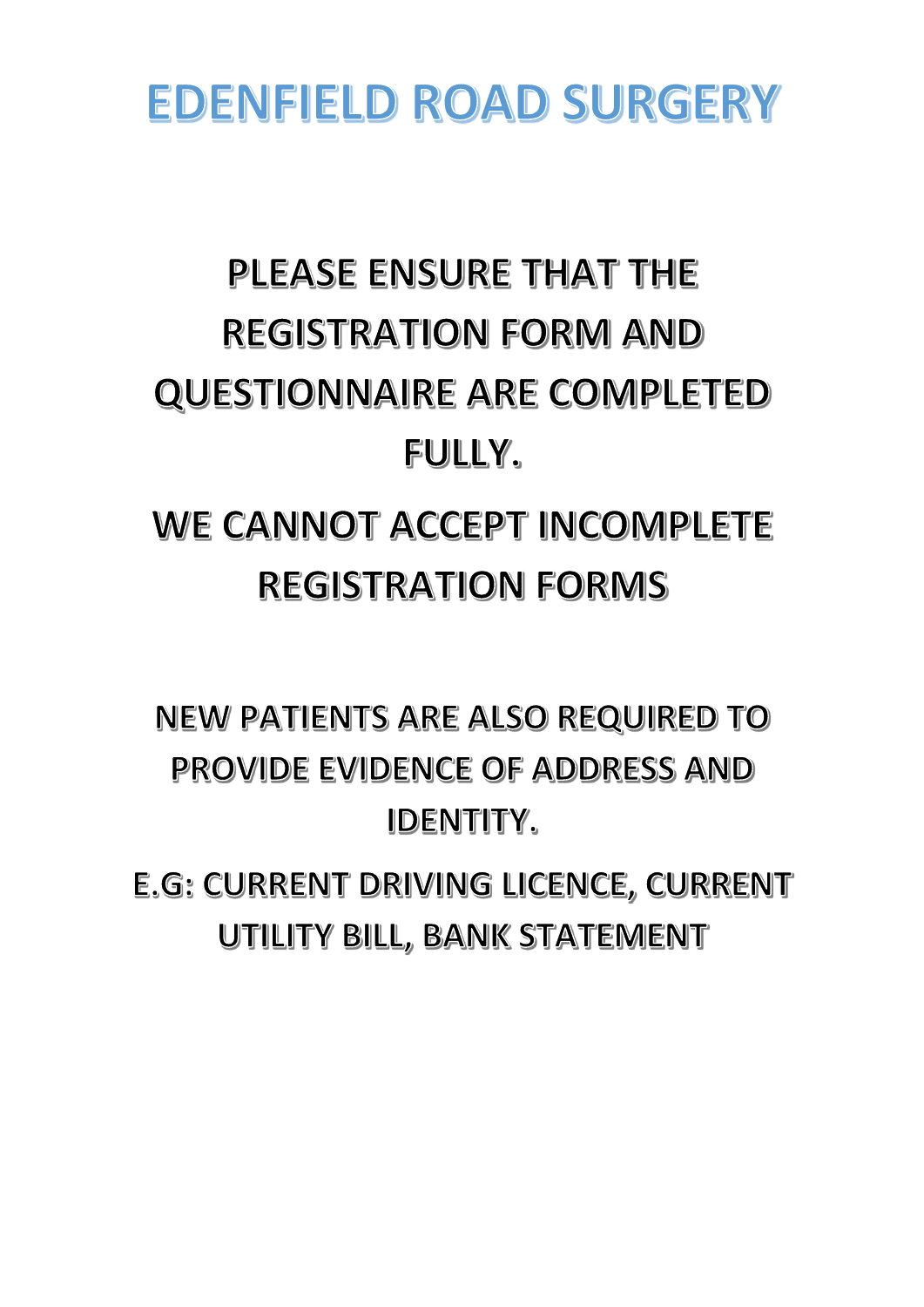| Surname:                                                                                                                      | Maiden Name                              |
|-------------------------------------------------------------------------------------------------------------------------------|------------------------------------------|
| Fornames: ________________________                                                                                            |                                          |
| D.O.B<br><u> 2000 - 2000 - 2000 - 2000 - 2000 - 2000 - 2000 - 2000 - 2000 - 2000 - 2000 - 2000 - 2000 - 2000 - 2000 - 200</u> | Telephone Number _______________________ |
| Address                                                                                                                       |                                          |
|                                                                                                                               | Postcode                                 |

**Ethnic Group** (which of the following ethnic group do you fall into?) please Circle one.

### **White**

British

Irish

Any other white background (please state)

#### **MIXED**

White & Black Caribbean

White & Black African

White Asian

Any other mixed background (please state)

#### **ASIAN**

Indian

Pakistani

Bangladeshi

Any other Asian background (please state)

#### **BLACK OR BLACK BRITISH**

Caribbean

African

Any other Black background ( please state)

### **CHINESE OR OTHER ETHNIC GROUP**

Chinese

Any other (please state)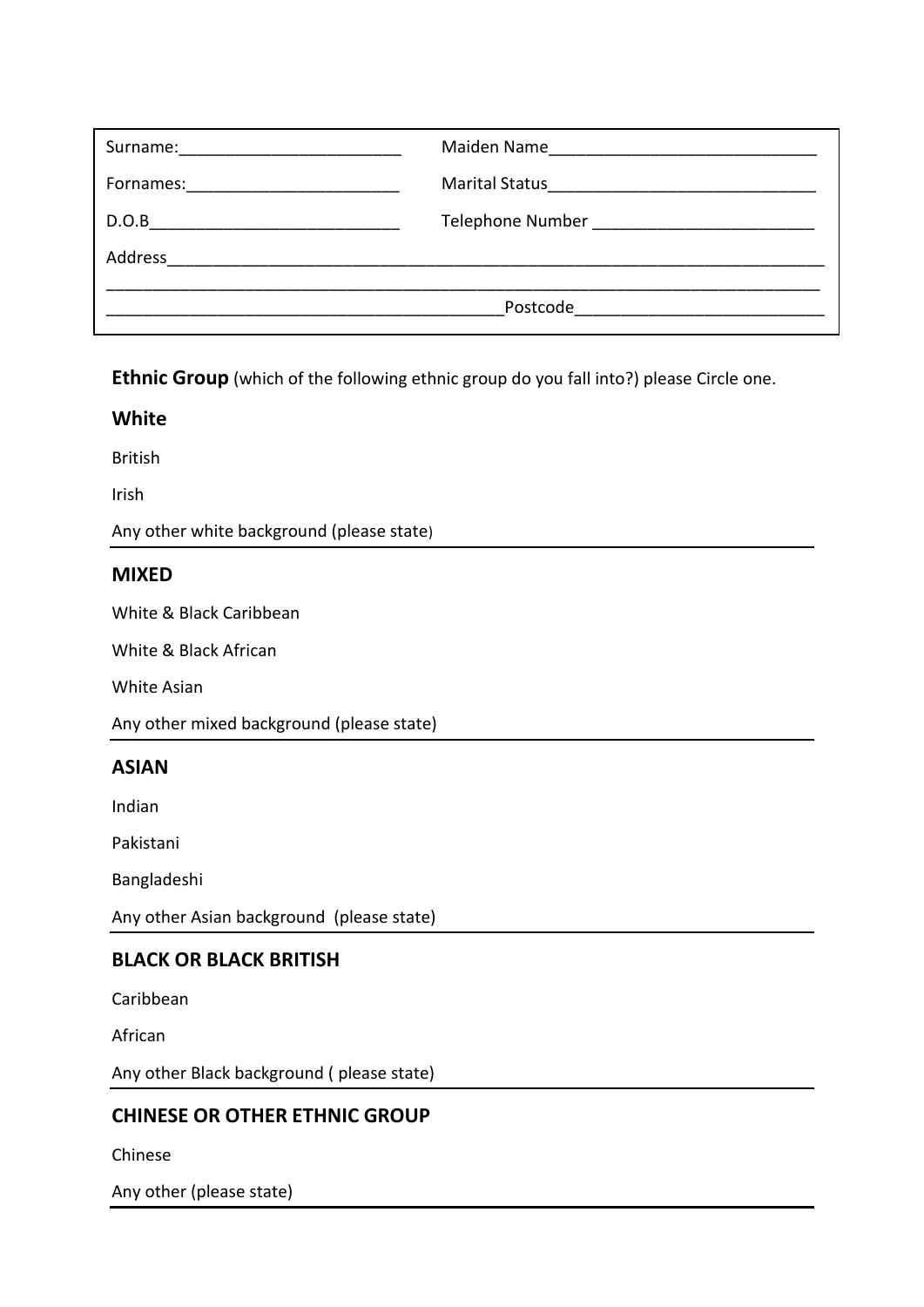# **MAIN LANGUAGE SPOKEN (please circle)**

| English              | Punjabi | Urdu   | Bengali |
|----------------------|---------|--------|---------|
| Hindi                | Kurdish | Arabic | Polish  |
| Other (please state) |         |        |         |

# **PAST MEDICAL HISTORY**

Please tick and add date if you have had any of the following:-

| <b>CONDITION</b>                      | <b>YES</b> | <b>NO</b> | DATE/YEAR        |
|---------------------------------------|------------|-----------|------------------|
|                                       |            |           | <b>DIAGNOSED</b> |
| Asthma                                |            |           |                  |
| COPD                                  |            |           |                  |
| High blood pressure                   |            |           |                  |
| <b>Heart Failure</b>                  |            |           |                  |
| <b>Atrial Fibrillation</b>            |            |           |                  |
| Stroke/TIA                            |            |           |                  |
| Angina                                |            |           |                  |
| <b>Heart Attack</b>                   |            |           |                  |
| Coronary bypass                       |            |           |                  |
| Type 1 Diabetes                       |            |           |                  |
| Type 2 Diabetes                       |            |           |                  |
| Prediabetes                           |            |           |                  |
| <b>Gestational Diabetes</b>           |            |           |                  |
| Chronic Kidney disease                |            |           |                  |
| Depression                            |            |           |                  |
| Other mental health Problems          |            |           |                  |
| Epilepsy                              |            |           |                  |
| Learning Disability                   |            |           |                  |
| Over or under active thyroid          |            |           |                  |
| Dementia                              |            |           |                  |
| Any operations or health conditions : |            |           |                  |
|                                       |            |           |                  |
|                                       |            |           |                  |
|                                       |            |           |                  |
|                                       |            |           |                  |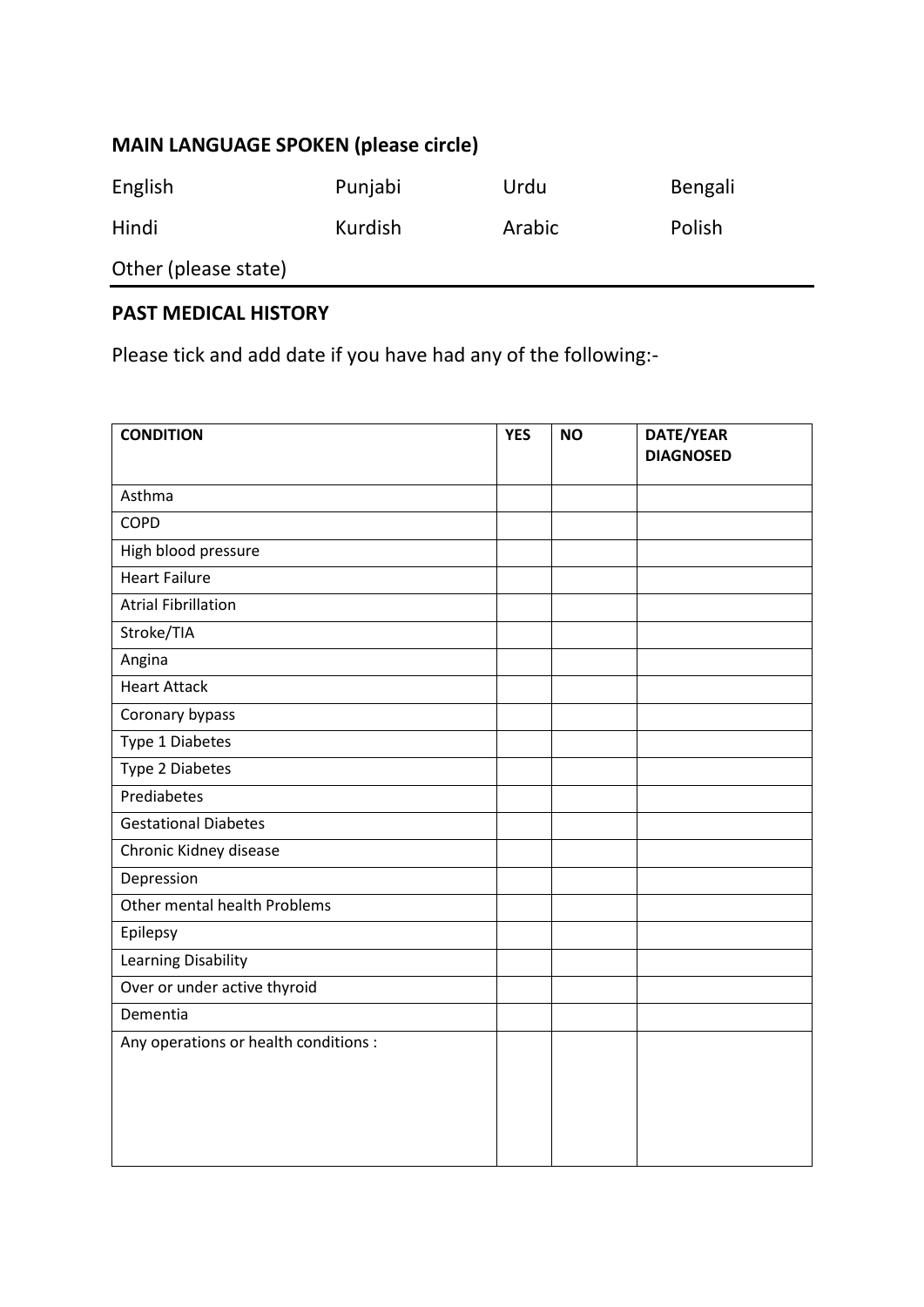| Do any of the above conditions run in the Family?                         |                       |               |
|---------------------------------------------------------------------------|-----------------------|---------------|
|                                                                           |                       |               |
| <b>Social History</b>                                                     |                       |               |
|                                                                           |                       |               |
| Smoking History (please circle) Never Smoked                              |                       |               |
|                                                                           | Ex-Smoker             |               |
|                                                                           | <b>Current Smoker</b> |               |
| Weekly Alcohol intake ____________units per week<br>Height ______________ |                       |               |
| Weight______________                                                      |                       |               |
|                                                                           |                       |               |
| <b>Medications</b>                                                        |                       |               |
| Please list all medications and dosage                                    |                       |               |
| <b>MEDICATION</b>                                                         |                       | <b>DOSAGE</b> |
|                                                                           |                       |               |

| MEDICATION | <b>DOSAGE</b> |
|------------|---------------|
|            |               |
|            |               |
|            |               |
|            |               |
|            |               |
|            |               |

Thank you for filling in this form. The information will help us to provide you with better and more appropriate care, with regular follow-up as necessary.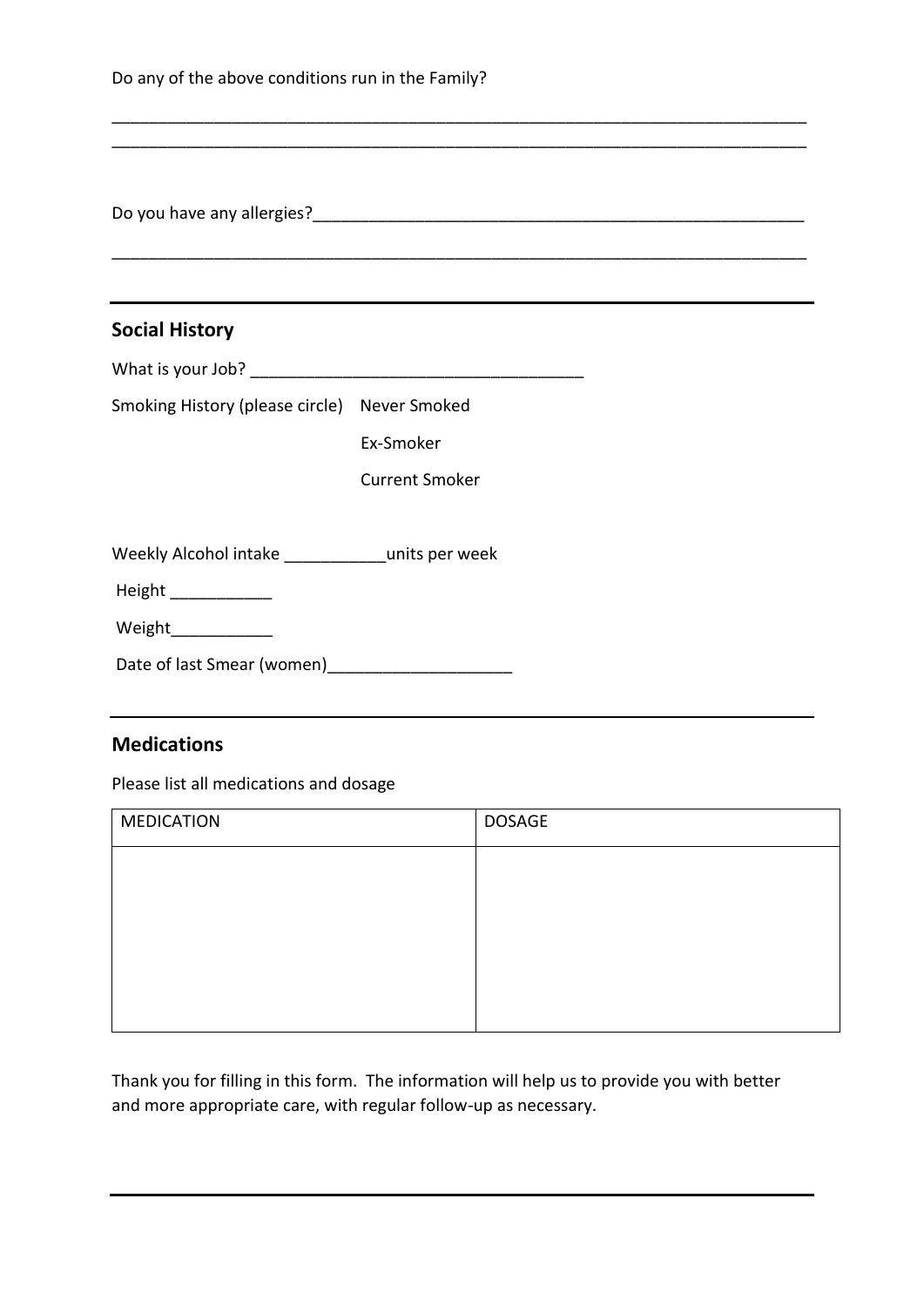# **Next of Kin**

Please provide details of your next of kin.

| <b>SURNAME</b> | <b>FORENAME</b> | <b>TELEPHONE NUMBER</b> |
|----------------|-----------------|-------------------------|
|                |                 |                         |
|                |                 |                         |
|                |                 |                         |
|                |                 |                         |
|                |                 |                         |
|                |                 |                         |
|                |                 |                         |

## **Military Veterans**

Are you a Military Veteran? (please circle)

Yes No

Do you agree to this being recorded in your medical records?(please circle)

Yes No

Signature **Example 20** and the Date of Date of  $\overline{a}$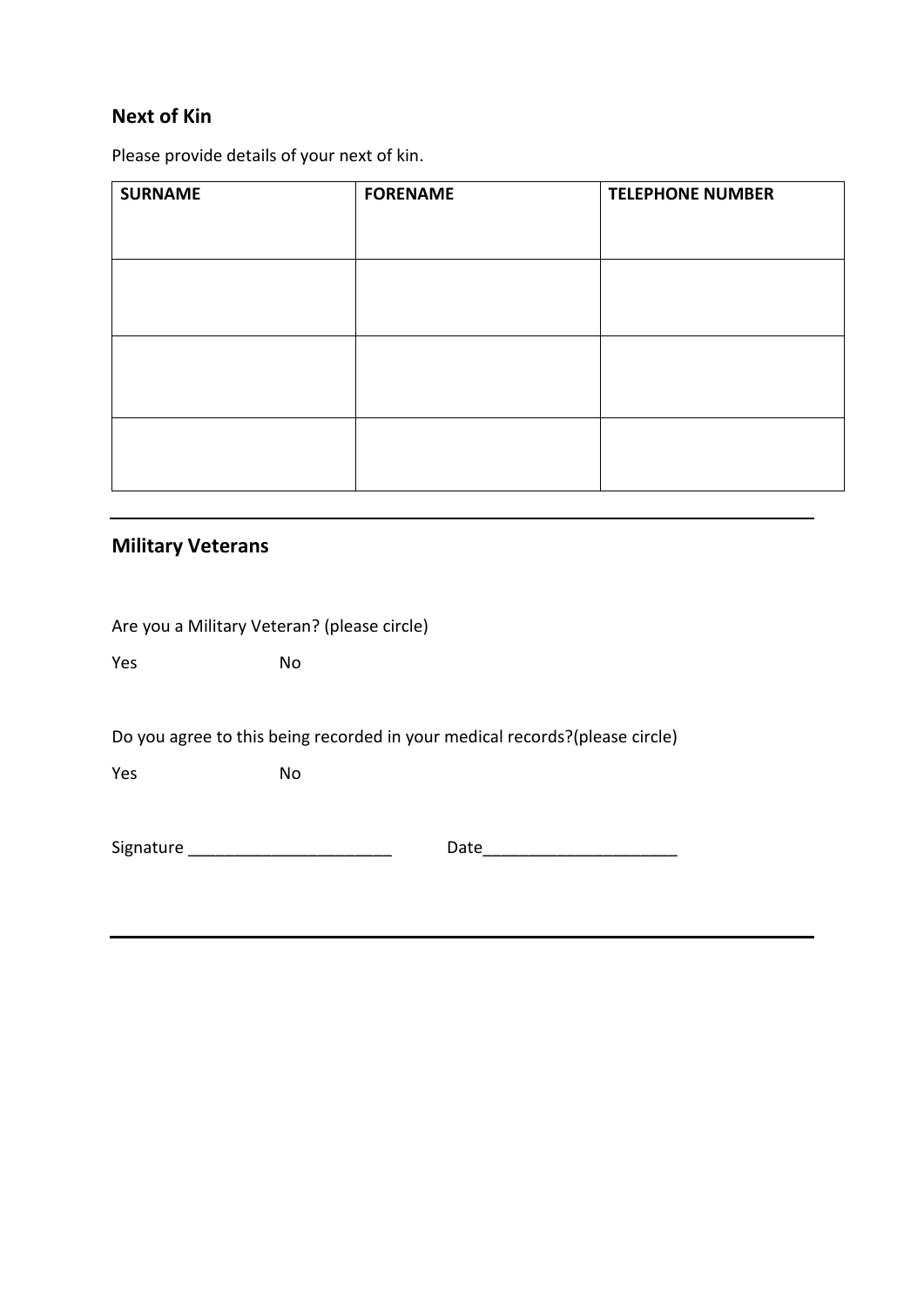# **Children Under 18**

| <b>Surname</b> | <b>Previous Surnames</b> | <b>Forenames</b> | D.O.B | <b>Current School/Nursery</b> |
|----------------|--------------------------|------------------|-------|-------------------------------|
|                |                          |                  |       |                               |
|                |                          |                  |       |                               |
|                |                          |                  |       |                               |
|                |                          |                  |       |                               |
|                |                          |                  |       |                               |
|                |                          |                  |       |                               |
|                |                          |                  |       |                               |
|                |                          |                  |       |                               |
|                |                          |                  |       |                               |
|                |                          |                  |       |                               |
|                |                          |                  |       |                               |

# **ALL NEWLY REGISTERED CHILDREN UNDER THE AGE OF 18 ARE ENTITLED TO A NEW PATIENT CHECK**

Do you require this (please circle) if yes, please an appointment with the Practice Nurse once you are registered.

Yes No

## **Adults over 18**

Please name all adults over 18 living at the same address

| <b>Surname</b> | <b>Fornames</b> | D.O.B |
|----------------|-----------------|-------|
|                |                 |       |
|                |                 |       |
|                |                 |       |
|                |                 |       |
|                |                 |       |
|                |                 |       |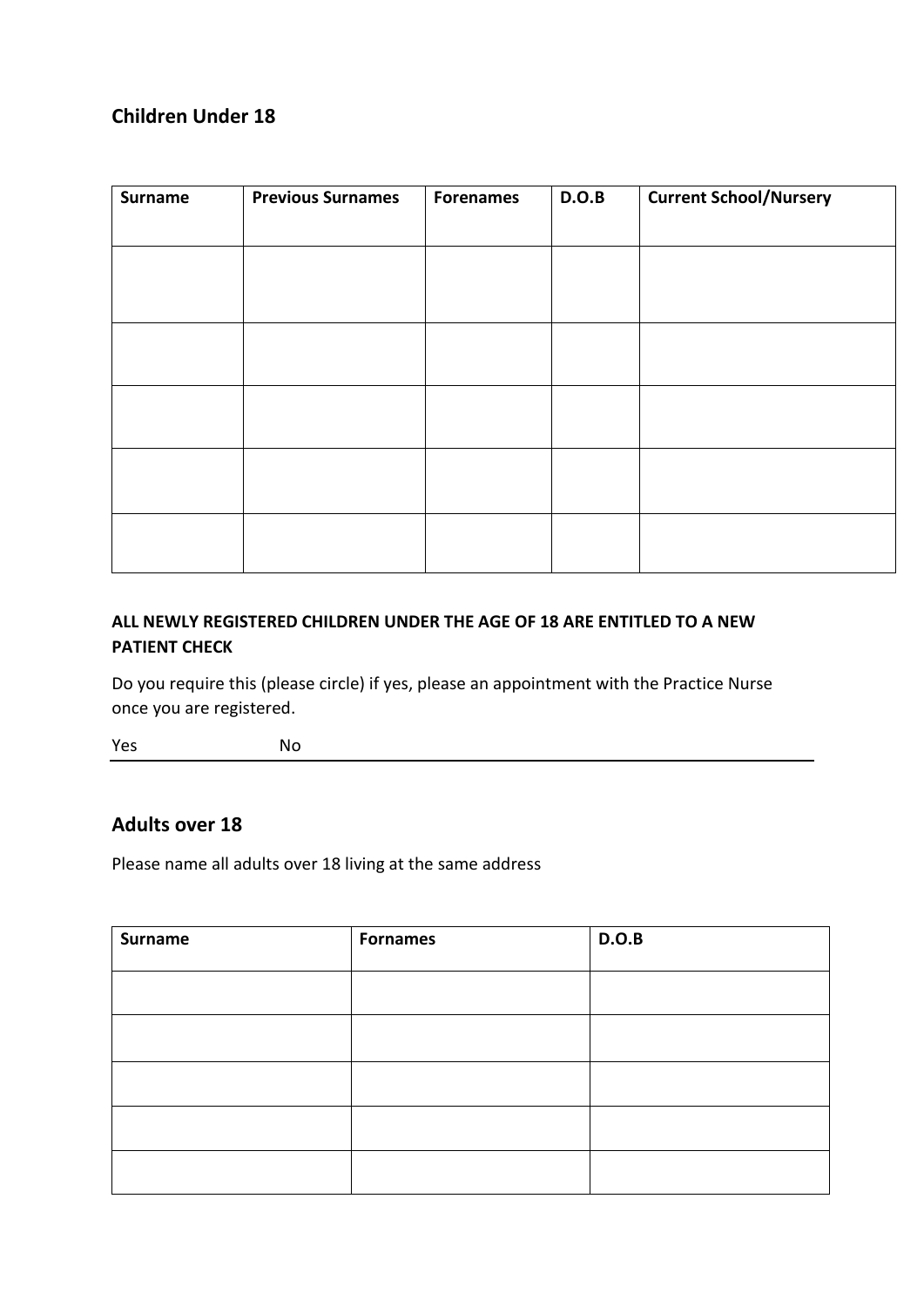# **Information for new patients: about your Summary Care Record**

#### **Dear Patient,**

If you are registered with a GP practice in England you will already have a Summary Care Record (SCR), unless you have previously chosen not to have one. It will contain key information about the medicines you are taking, allergies you suffer from and any adverse reactions to medicines you have had in the past.

Information about your healthcare may not be routinely shared across different healthcare organisations and systems. You may need to be treated by health and care professionals that do not know your medical history. Essential details about your healthcare can be difficult to remember, particularly when you are unwell or have complex care needs.

Having a Summary Care Record can help by providing healthcare staff treating you with vital information from your health record. This will help the staff involved in your care make better and safer decisions about how best to treat you.

#### **You have a choice**

You have the choice of what information you would like to share and with whom. Authorised healthcare staff can only view your SCR with your permission. The information shared will solely be used for the benefit of your care.

Your options are outlined below; please indicate your choice on the form overleaf.

- a) **Express consent for medication, allergies and adverse reactions only.** You wish to share information about medication, allergies and adverse reactions only.
- b) **Express consent for medication, allergies, adverse reactions and additional information.** You wish to share information about medication, allergies and adverse reactions and further medical information that includes: Your significant illnesses and health problems, operations and vaccinations you have had in the past, how you would like to be treated (such as where you would prefer to receive care), what support you might need and who should be contacted for more information about you.
- c) **Express dissent for Summary Care Record (opt out).** Select this option, if you **DO NOT** want any information shared with other healthcare professionals involved in your care.

Please note that it is not compulsory for you to complete this consent form. If you choose not to complete this form, a Summary Care Record containing information about your medication, allergies and adverse reactions and additional further medical information will be created for you as described in point b) above.

The sharing of this additional information during the pandemic period will assist healthcare professionals involved in your direct care and has been directed via the Control of Patient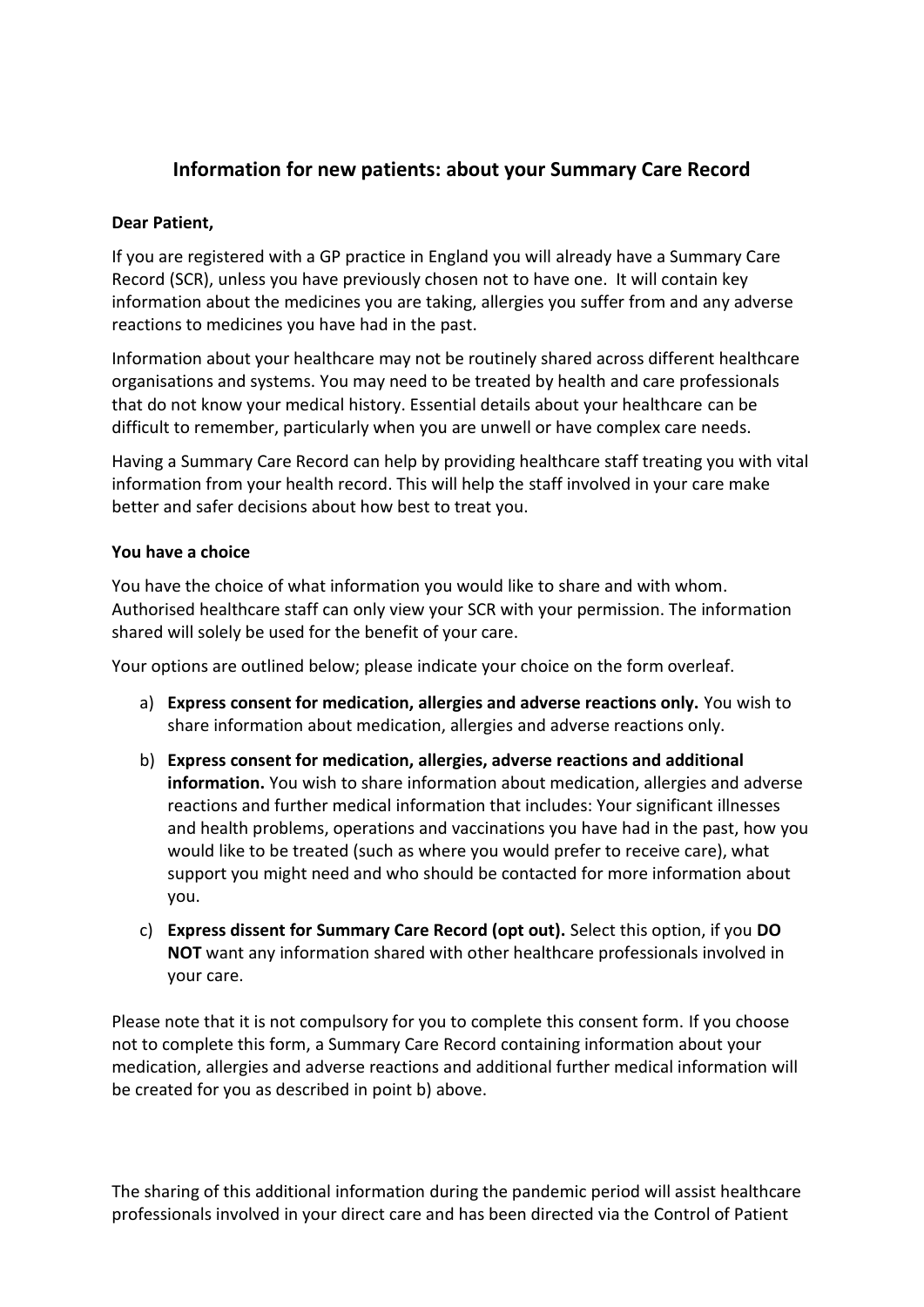Information (COPI) Covid-19 – Notice under Regulation 3(4) of the Health Service Control of Patient Information Regulations 2002.

If you choose to complete the consent form overleaf, please return it to your GP practice.

You are free to change your decision at any time by informing your GP practice.

# **Summary Care Record Patient Consent Form**

Having read the above information regarding your choices, please choose **one** of the options below and return the completed form to your GP Practice:

#### **Yes – I would like a Summary Care Record**

 $\square$  Express consent for medication, allergies and adverse reactions only. **or**  $\square$  Express consent for medication, allergies, adverse reactions and additional information. **No – I would not like a Summary Care Record**   $\square$  Express dissent for Summary Care Record (opt out). Name of Patient: ………………………………………………..…............................................................... Address: ……………………………………………………………………………………………………………………………. Postcode: ………………………………………… Date of Birth: ……….......................................... NHS Number (if known): …………………………..………………........................................................... Signature: ………………………………………………………….. Date: ……………………………………………… If you are filling out this form on behalf of another person, please ensure that you fill out their details above; you sign the form above and provide your details below: Name: ………….......................................................................................................................... **Please circle one:** Parent Legal Guardian Lasting power of attorney for health and welfare

If you require any more information, please visi[t http://digital.nhs.uk/scr/patients](http://digital.nhs.uk/scr/patients) or phone NHS Digital on 0300 303 5678 or speak to your GP practice.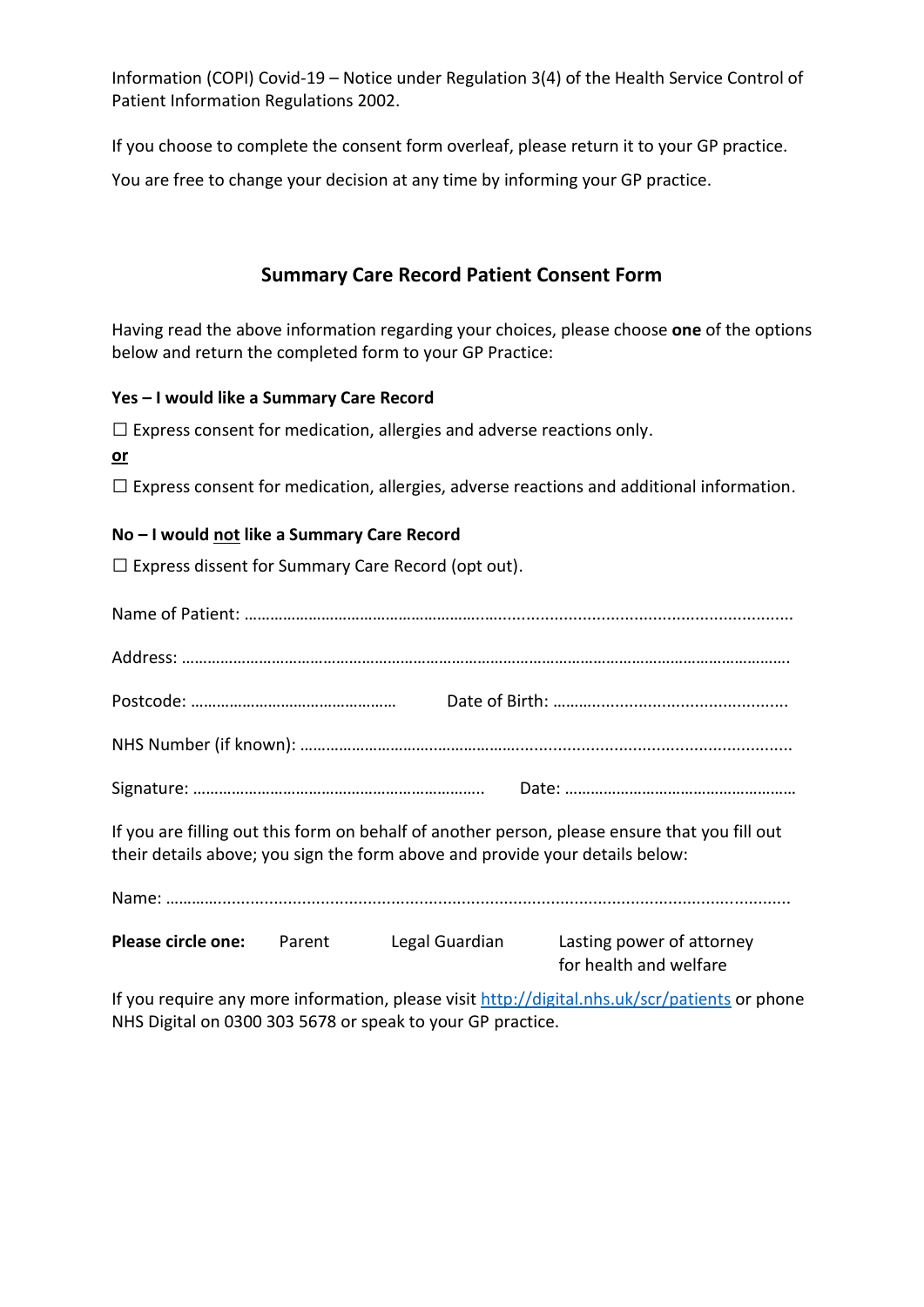# **The Alcohol Use Disorders Identification Test (AUDIT)**

#### **Take the AUDIT Test**

- 1. How often do you have a drink containing alcohol?
- (0) Never (Skip to Questions 9-10)
- (1) Monthly or less
- (2) 2 to 4 times a month
- (3) 2 to 3 times a week
- (4) 4 or more times a week

2. How many drinks containing alcohol do you have on a typical day when you are drinking?

- (0) 1 or 2
- (1) 3 or 4
- (2) 5 or 6
- (3) 7, 8, or 9
- (4) 10 or more

3. How often do you have six or more drinks on one occasion?

- (0) Never
- (1) Less than monthly
- (2) Monthly
- (3) Weekly
- (4) Daily or almost daily

4. How often during the last year have you found that you were not able to stop drinking once you had started?

- (0) Never
- (1) Less than monthly
- (2) Monthly
- (3) Weekly
- (4) Daily or almost daily

5. How often during the last year have you failed to do what was normally expected from you because of

- drinking?
- (0) Never
- (1) Less than monthly
- (2) Monthly
- (3) Weekly
- (4) Daily or almost daily

6. How often during the last year have you been unable to remember what happened the night before because you had been drinking?

- (0) Never
- (1) Less than monthly
- (2) Monthly
- (3) Weekly
- (4) Daily or almost daily

7. How often during the last year have you needed an alcoholic drink first thing in the morning to get yourself going after a night of heavy drinking?

- (0) Never
- (1) Less than monthly
- (2) Monthly
- (3) Weekly
- (4) Daily or almost daily